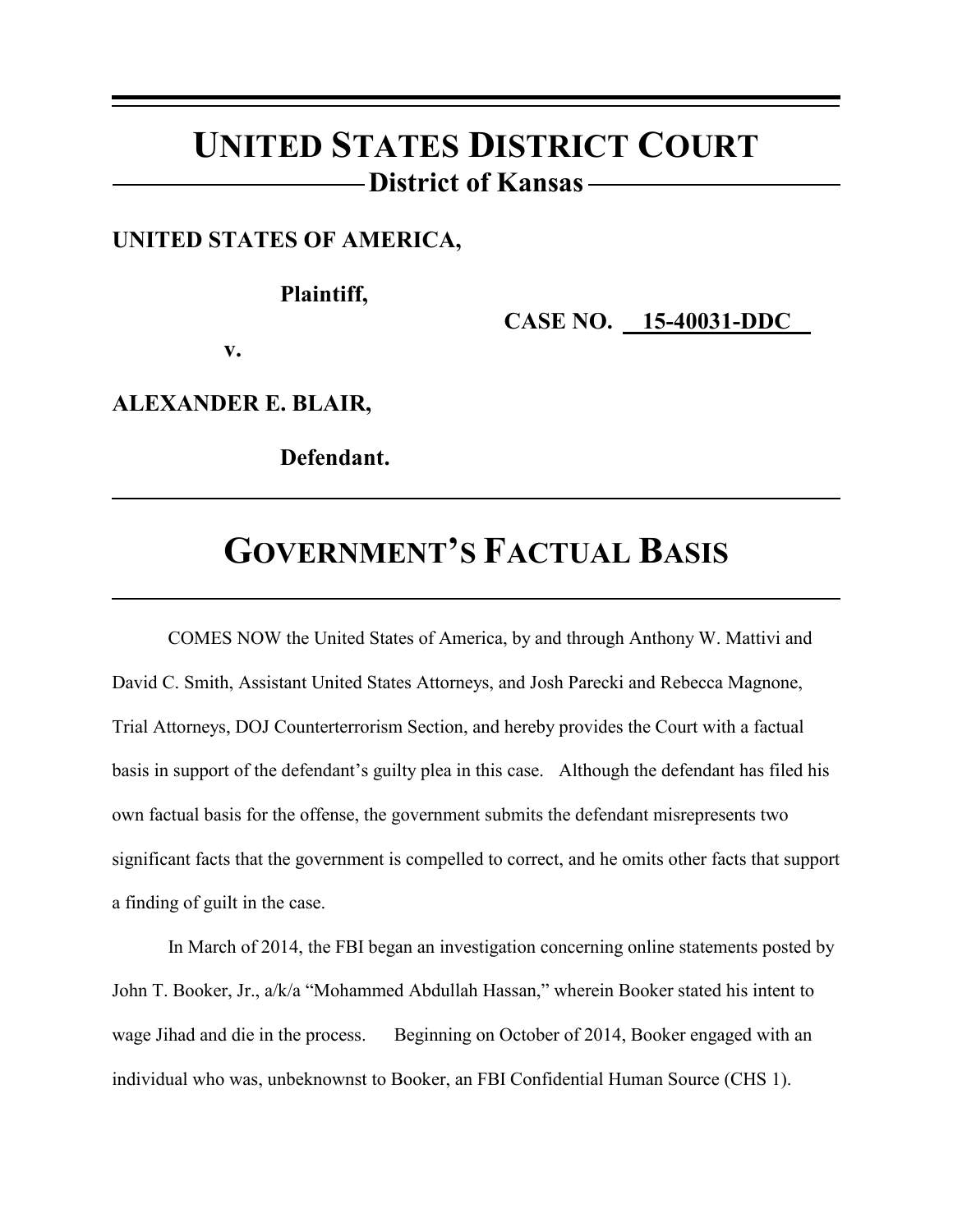Between on or about October 8, 2014, and continuing to on or about April 10, 2015, Booker communicated to CHS 1 his desire to join the Islamic State of Iraq and the Levant (ISIL). Booker was committed to carrying out an act of violence in support of Jihad and took steps to construct a vehicle borne improvised explosive device (VBIED), a destructive device, which he, along with CHS 1, would personally detonate on April 10, 2015 at the Fort Riley Military Installation, which is real property in whole or in part owned and possessed by, and leased to, the United States and departments and agencies thereof. Booker's preparations for the attack included renting a storage unit in Topeka, where components for the VBIED would be stored. Booker was arrested on April 10, 2015, as he completed final preparations for driving the VBIED onto Fort Riley.

During the investigation the FBI determined that Booker and the defendant,

Alexander E. Blair, were associated and that Blair shared some of Booker's extremist views concerning Jihad against the United States military.<sup>1</sup> Agents learned that Blair loaned Booker money for the purpose of renting the storage unit mentioned above. Due to this association, agents contacted and interviewed Blair immediately after Booker's arrest on April 10, 2015.<sup>2</sup> During the interview, Blair admitted that he knew about Booker's plan to detonate the VBIED.

 $\frac{1}{1}$  Defendant Blair has a condition known as Williams Syndrome, essentially a learning disability, which was recognized and diagnosed when the defendant was young, and for which he was provided accommodation throughout his education. The defendant graduated from high school, passed the Armed Forces Qualification Test, and enlisted in the military. He was later discharged from the military as a result of a medical condition unrelated to Williams Syndrome.

<sup>&</sup>lt;sup>2</sup> Mr. Blair claims the agents told him that, "in order to save lives, it was imperative that Mr. Blair provide information about his knowledge of and interactions with Booker." In reality, it was Mr. Blair who told the agents that he needed to provide the information in order to save lives.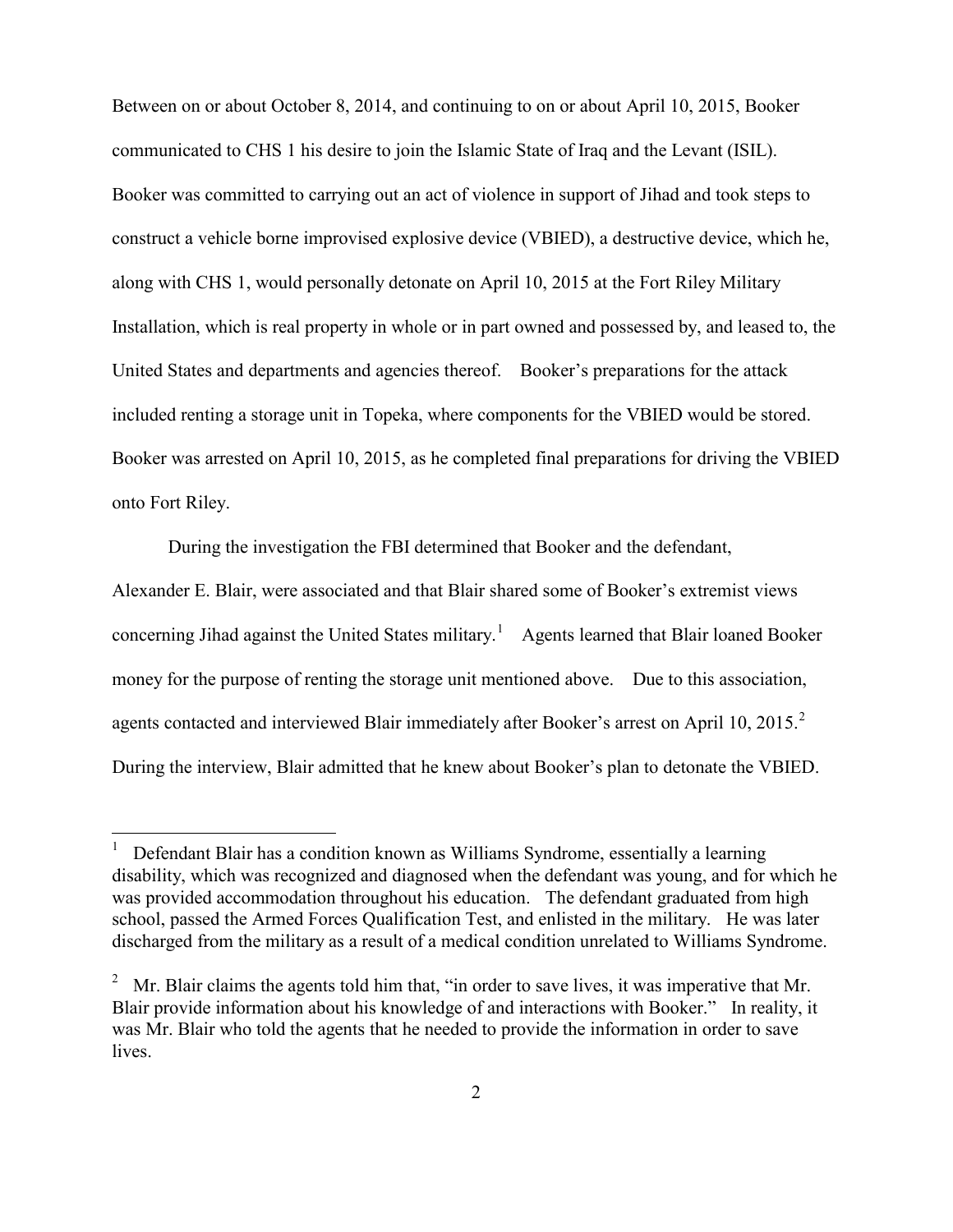He further stated that he knew Booker believed he (Booker) was acting on behalf of ISIL; he knew Booker was gathering materials for constructing the VBIED; he knew Booker intended to deliver the device onto Fort Riley; and he knew Booker planned to kill as many soldiers as possible. Blair admitted to agents that he loaned money to Booker for rental of the storage unit, knowing that the unit would be used to store and construct the VBIED. Blair also advised agents that he urged Booker to cease talking openly about his intentions to conduct an attack for fear of attracting public attention and being reported to law enforcement. Blair told agents that he believed he had in fact been recently put under law enforcement surveillance. Blair told agents that he believed Booker would carry out the attack, but Blair chose not to alert authorities and report Booker's actions. Finally, when asked about the fact that Booker's plan would have resulted in the deaths of numerous American service members, Blair responded, "But again, that's what they signed [up] for."

Respectfully submitted,

THOMAS E. BEALL Acting United States Attorney

/s/ Anthony W. Mattivi

Anthony W. Mattivi, # 17082 Assistant United States Attorney District of Kansas 290 Carlson Federal Building 444 SE Quincy Street Topeka, KS 66683 (785) 295-2850 (Office) anthony.mattivi@usdoj.gov